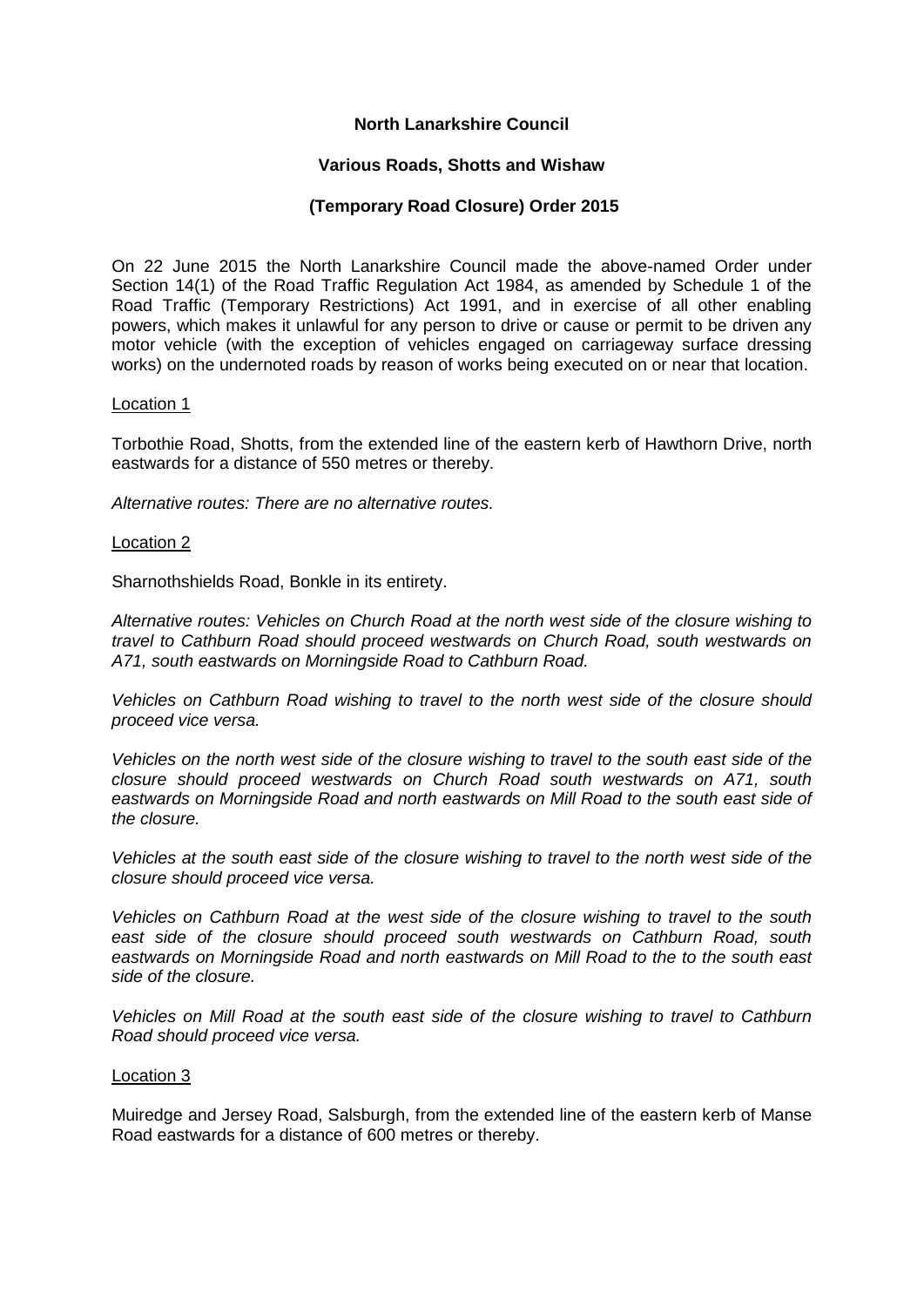*Alternative routes: Vehicles on the west side of the closure wishing to travel to the east side of the closure should proceed northwards on Manse Road, eastwards on Hirst Road, south eastwards on Newmill and Canthill Road and westwards on Muiredge and Jersey Road to the east side of the closure.*

*Vehicles on the east side of the closure wishing to travel to the west side of the closure should proceed vice versa.*

# **Location 4**

Kelso Crescent, Coltness, Wishaw in its entirety.

Langholm Crescent, Coltness, Wishaw from the extended line of the southern kerb of Lauder Crescent south westwards then south eastwards for a distance of 150 metres or thereby.

*Alternative routes: Vehicles on Till Street at the east side of the closure wishing to travel to the west side of the closure should proceed north eastwards on Till Street then south westwards on Langholm Crescent to the west side of the closure.*

*Vehicles on the west side of the closure wishing to travel to the east side of the closure should proceed vice versa.*

## **Location 5**

Langholm Crescent, Coltness, Wishaw from its junction with Buchan Street south eastwards then south westwards to the extended line of the northern kerb of Till Street.

*Alternative routes: Vehicles on Buchan Street at the north side of the closure wishing to travel to the south side of the closure should proceed south westwards on Buchan Street, south, south westwards then south eastwards on Lauder Crescent then north eastwards on Langholm Crescent to the south side of the closure.*

*Vehicles on the south side of the closure wishing to travel to the north side of the closure should proceed vice versa.*

### **Location 6**

Loudon Street, Coltness, Wishaw in its entirety.

*Alternative routes: Vehicles on North Dryburgh Road on the north side of the closure wishing to travel to the south side of the closure should proceed north eastwards on North Dryburgh Road and eastwards then south westwards on Buchan Street to the south side of the closure.*

*Vehicles on Buchan Street on the south side of the closure on wishing to access the north side of the closure should proceed vice versa.*

### **Location 7**

Jedburgh Street, Coltness, Wishaw in its entirety.

*Alternative routes: Vehicles on Kilmeny Crescent on the south west side of the closure wishing to travel to the north east side of the closure should proceed north westwards then north eastwards on Kilmeny Crescent and north eastwards then south eastwards on Hazeldean Crescent to the north east side of the closure.*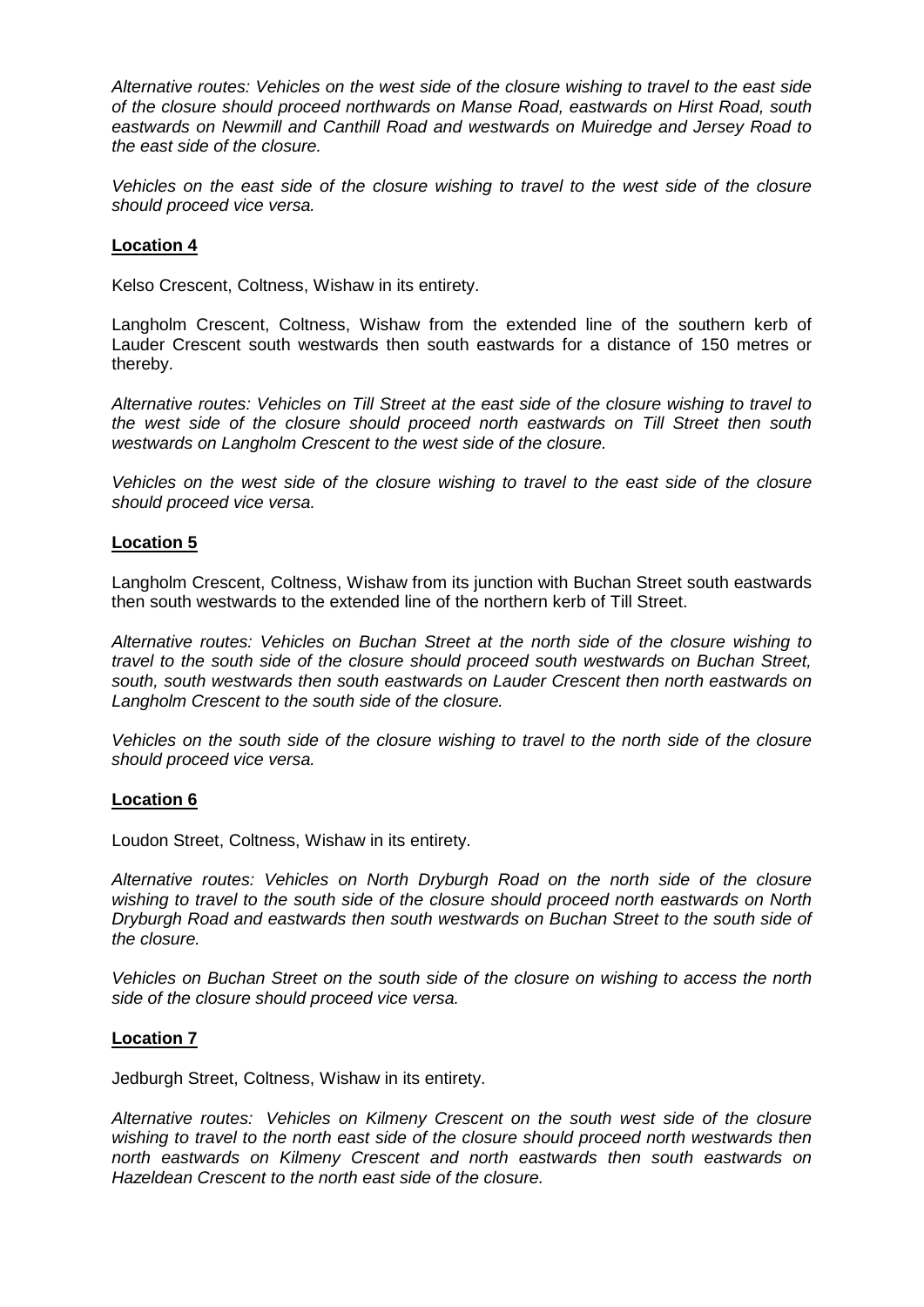*Vehicles on Hazeldean Crescent on the north east side of the closure wishing to travel to the south west side of the closure should proceed vice versa.*

## **Location 8**

Hawick Street, Coltness, Wishaw in its entirety.

*Alternative routes: Vehicles on Kilmeny Crescent on the south west side of the closure wishing to travel to the north east side of the closure should proceed north westwards on Kilmeny Crescent, north eastwards on Jedburgh Street and south eastwards on Hazeldean Crescent to the north east side of the closure.*

*Vehicles on Hazeldean Crescent on the north east side of the closure on wishing to travel to the south west side of the closure should proceed vice versa.*

## **Location 9**

Selkirk Street, Coltness, Wishaw in its entirety.

*Alternative routes: Vehicles on Kilmeny Crescent on the south west side of the closure wishing to travel to the north east side of the closure should proceed north westwards on Kilmeny Crescent, north eastwards on Hawick Street and south eastwards on Hazeldean Crescent to the north east side of the closure.*

*Vehicles on Hazeldean Crescent on the north east side of the closure wishing to access the south west side of the closure should proceed vice versa.*

These works will be carried out as part of a rolling programme and no two closures will take place, at the same time, in the same geographical location.

Pedestrian access will be maintained at all times where applicable.

Vehicular access will be maintained, where practicable, by arrangement with the contractor, during the closure.

The Order, which will only be effective when signing is in place, will come into operation at 0001 hours on Monday, 6 July 2015 and will remain in operation until 2359 hours on Sunday, 27 September 2015.

# JUNE MURRAY EXECUTIVE DIRECTOR OF CORPORATE SERVICES

Civic Centre, Windmillhill Street, Motherwell, ML1 1AB -------------------------------------------------------------------------------------------------------------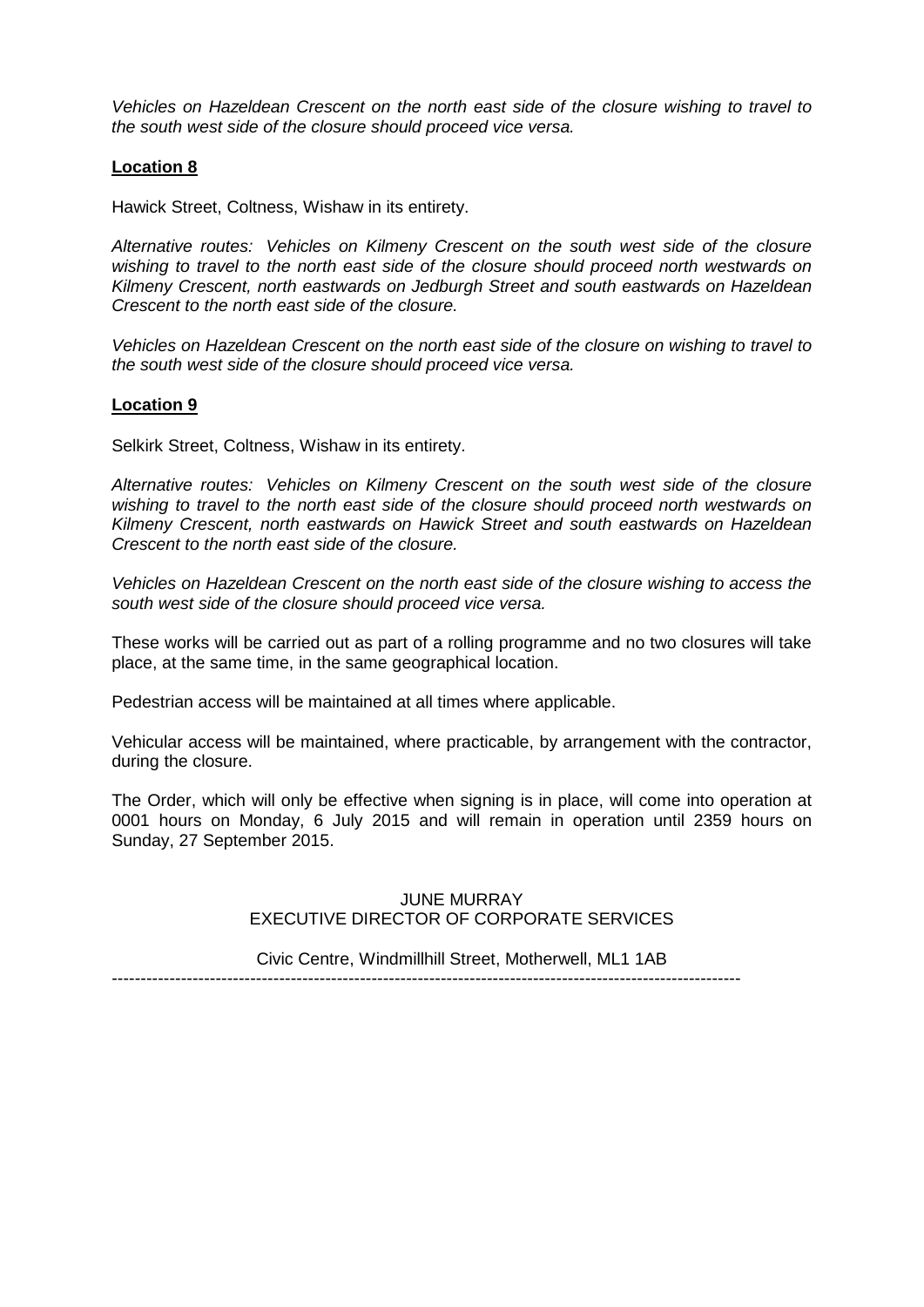# **North Lanarkshire Council**

## **Various Roads, Shotts and Wishaw**

# **(Temporary Road Closure) Order 2015**

The North Lanarkshire Council, in exercise of the powers conferred on them by Section 14(1) of the Road Traffic Regulation Act 1984, as amended by Schedule 1 of the Road Traffic (Temporary Restrictions) Act 1991, and of all other enabling powers, hereby make the following Order:-

- 1. This Order may be cited as "The North Lanarkshire Council (Various Roads, Shotts and Wishaw) (Temporary Road Closure) Order 2015" and shall be effective during the period from 0001 hours on Monday, the sixth day of July, Two thousand and fifteen until 2359 hours on Sunday, the twenty seventh day of September, Two thousand and fifteen.
- 2. No person shall drive or cause or permit to be driven any motor vehicle (with the exception of vehicles engaged on carriageway surface dressing works) on the undernoted roads by reason of works being executed on or near that location.

#### Location 1

Torbothie Road, Shotts, from the extended line of the eastern kerb of Hawthorn Drive, north eastwards for a distance of 550 metres or thereby.

*Alternative routes: There are no alternative routes.*

#### Location 2

Sharnothshields Road, Bonkle in its entirety.

*Alternative routes: Vehicles on Church Road at the north west side of the closure wishing to travel to Cathburn Road should proceed westwards on Church Road, south westwards on A71, south eastwards on Morningside Road to Cathburn Road.*

*Vehicles on Cathburn Road wishing to travel to the north west side of the closure should proceed vice versa.*

*Vehicles on the north west side of the closure wishing to travel to the south east side of the closure should proceed westwards on Church Road south westwards on A71, south eastwards on Morningside Road and north eastwards on Mill Road to the south east side of the closure.*

*Vehicles at the south east side of the closure wishing to travel to the north west side of the closure should proceed vice versa.*

*Vehicles on Cathburn Road at the west side of the closure wishing to travel to the south east side of the closure should proceed south westwards on Cathburn Road, south eastwards on Morningside Road and north eastwards on Mill Road to the to the south east side of the closure.*

*Vehicles on Mill Road at the south east side of the closure wishing to travel to Cathburn Road should proceed vice versa.*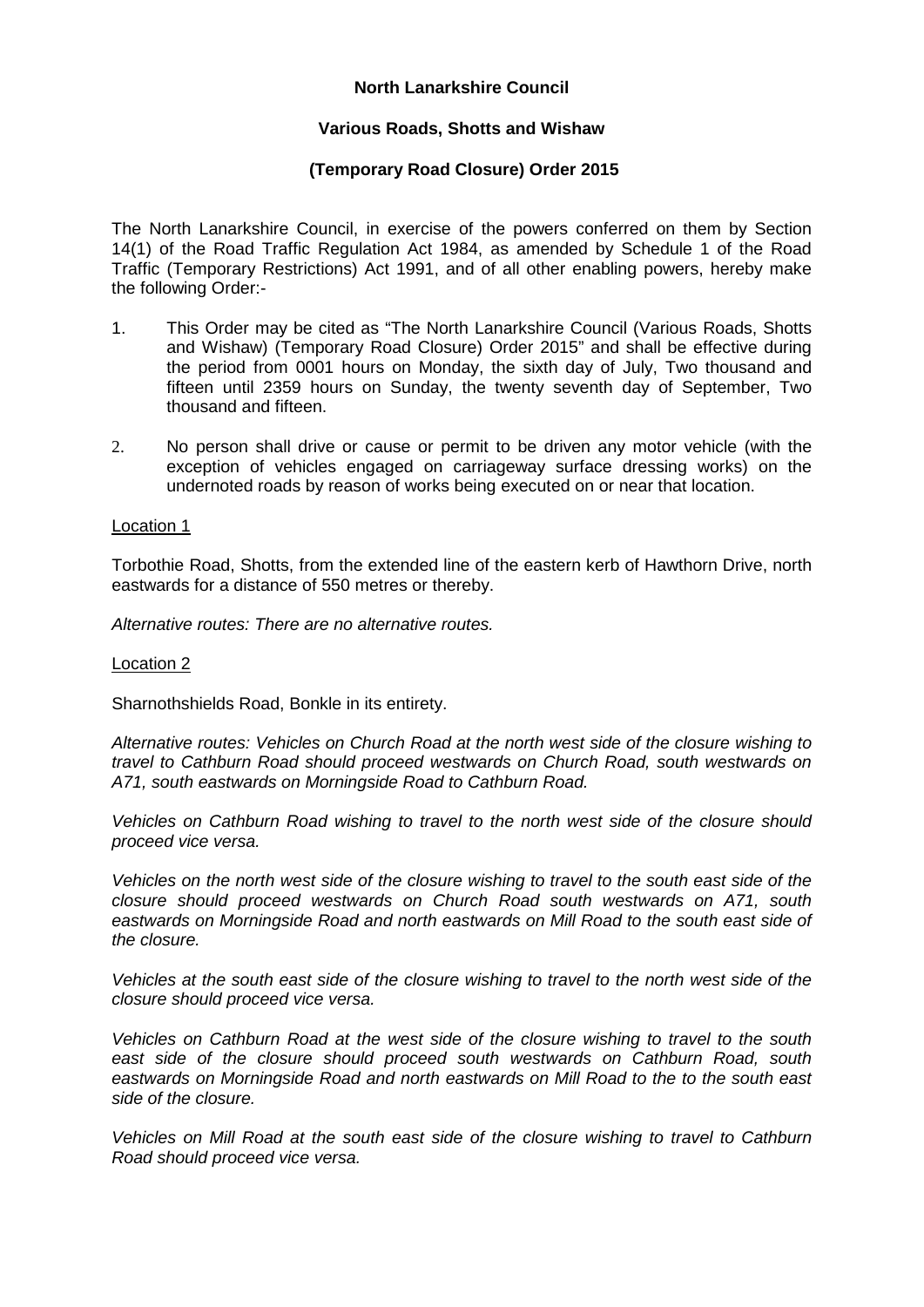### Location 3

Muiredge and Jersey Road, Salsburgh, from the extended line of the eastern kerb of Manse Road eastwards for a distance of 600 metres or thereby.

*Alternative routes: Vehicles on the west side of the closure wishing to travel to the east side of the closure should proceed northwards on Manse Road, eastwards on Hirst Road, south eastwards on Newmill and Canthill Road and westwards on Muiredge and Jersey Road to the east side of the closure.*

*Vehicles on the east side of the closure wishing to travel to the west side of the closure should proceed vice versa.*

## **Location 4**

Kelso Crescent, Coltness, Wishaw in its entirety.

Langholm Crescent, Coltness, Wishaw from the extended line of the southern kerb of Lauder Crescent south westwards then south eastwards for a distance of 150 metres or thereby.

*Alternative routes: Vehicles on Till Street at the east side of the closure wishing to travel to the west side of the closure should proceed north eastwards on Till Street then south westwards on Langholm Crescent to the west side of the closure.*

*Vehicles on the west side of the closure wishing to travel to the east side of the closure should proceed vice versa.*

## **Location 5**

Langholm Crescent, Coltness, Wishaw from its junction with Buchan Street south eastwards then south westwards to the extended line of the northern kerb of Till Street.

*Alternative routes: Vehicles on Buchan Street at the north side of the closure wishing to travel to the south side of the closure should proceed south westwards on Buchan Street, south, south westwards then south eastwards on Lauder Crescent then north eastwards on Langholm Crescent to the south side of the closure.*

*Vehicles on the south side of the closure wishing to travel to the north side of the closure should proceed vice versa.*

### **Location 6**

Loudon Street, Coltness, Wishaw in its entirety.

*Alternative routes: Vehicles on North Dryburgh Road on the north side of the closure wishing to travel to the south side of the closure should proceed north eastwards on North Dryburgh Road and eastwards then south westwards on Buchan Street to the south side of the closure.*

*Vehicles on Buchan Street on the south side of the closure on wishing to access the north side of the closure should proceed vice versa.*

# **Location 7**

Jedburgh Street, Coltness, Wishaw in its entirety.